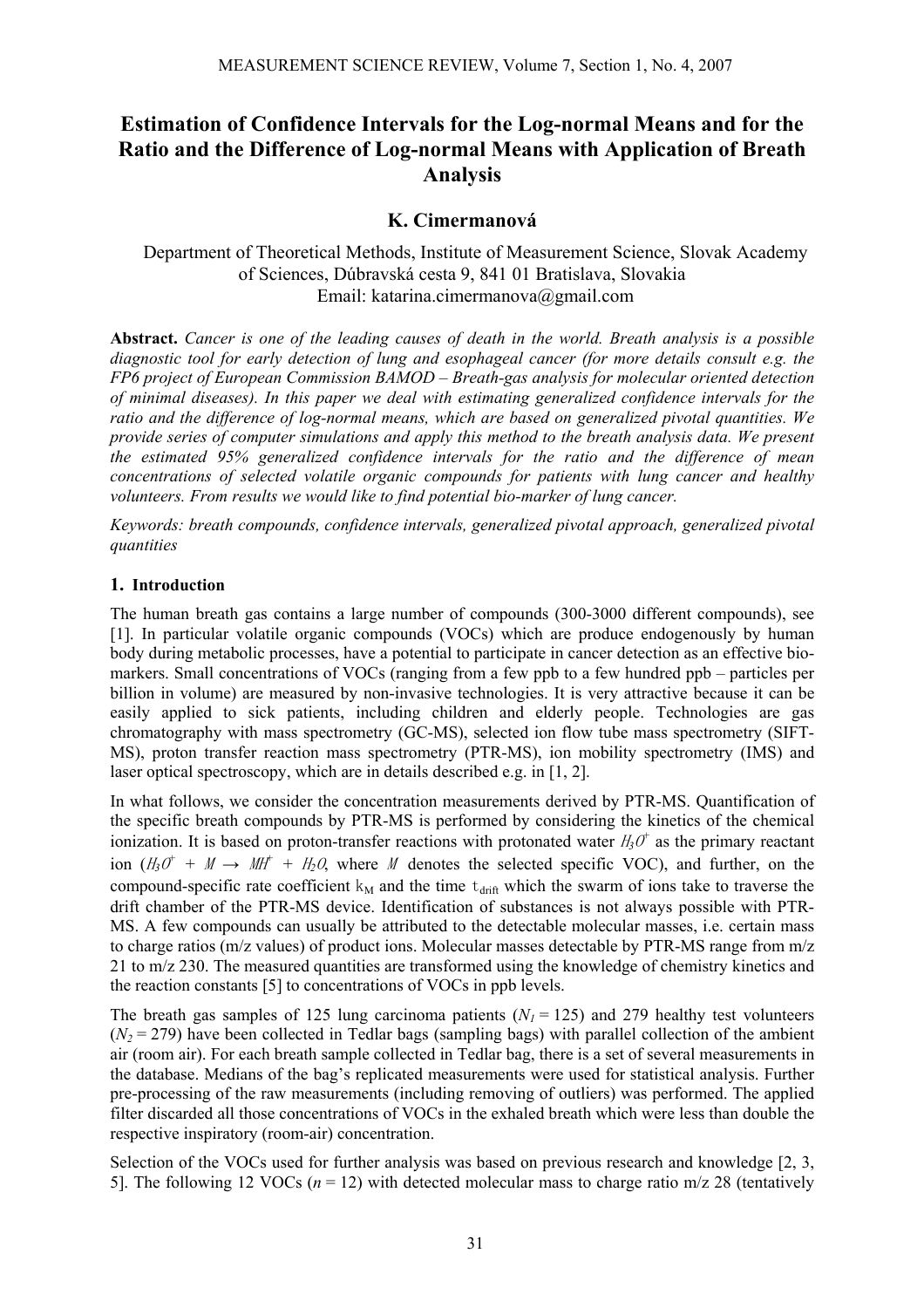identified as hydrogen cyanide), m/z 31 (formaldehyde), m/z 33 (methanol), m/z 42 (acetonitrile), m/z 59 (acetone), m/z 61 (acetic acid), m/z 63, m/z 79 (benzene), and further m/z 97, m/z 105, m/z 109 and m/z 123, presented also in [3, 5], were included in the study. Recent result suggests that breath concentration could be expected to be log-normally distributed and the logarithmic transformation of data could be profitable. Therefore we assume that the concentration of VOCs in breath gas, as positive random variables  $X_i$  ( $j = 1... n$ ), follow log-normal distribution, for more details see [3].

In this paper we are interested in comparison of the log-normal means of the selected VOCconcentrations based on generalized pivotal approach, introduced by Krishnamoorty and Mathew in [4], for construction of confidence intervals. The derived confidence intervals are based on statistical method with the generalized pivotal quantities, introduced by Weerahandi in [6]. The method is in detail described in the following section.

### **2. Generalized pivotal approach**

Now, we define the generalized confidence interval for the ratio and the difference of two log-normal means as derived in [4].

Let *X* be a positive random variable whose distribution depends on parameters (*θ, δ*), where  $\theta$ represents the scalar parameter of interest and *δ* represents a nuisance (possibly vector) parameter. Let *x* denote observed value of *X*. Consider that generalized pivot  $T(X; x, \theta, \delta)$  depends on random variable *X*, its observed value *x* and parameters (*θ, δ*). This quantity satisfies the following conditions: for fixed *x*, its distribution does not depend on any unknown parameters and observed value of *T*(*X; x, θ, δ*), i.e. *T*(*x; x, θ, δ*) is free of the nuisance parameter  $\delta$ .

Further, given the observed value *x*, let  $t_1$  and  $t_2$  be such values that  $P(t_1 \leq T(X; x, \theta, \delta) \leq t_2) = 1 - \alpha$  for chosen significant level  $\alpha \in (0, 1)$ , than the confidence interval for parameter  $\theta$  defined by  $\{\theta : t_1 \leq t_2 \}$ *T*(*X; x,*  $\theta$ *,*  $\delta$ *)*  $\leq t$ *<sub>2</sub>} is a 100(1-* $\alpha$ *)% generalized confidence interval for*  $\theta$ *.* 

We assume that  $X_i$  ( $i = 1, 2, X_i$  represents measured concentration of a volatile organics compound from population *i*) have a log-normal distribution with parameters  $\mu_i$  and  $\sigma_i$ . Then the random variable  $Y_i = \ln(X_i)$  follows normal distribution  $N(\mu_i, \sigma_i)$ . The log-normal mean  $m_i$  is

$$
m_i = \exp\{\mu_i + \sigma_i^2/2\}.
$$
 (1)

The ratio of two lognormal means of two independent populations (population of lung cancer patients with log-normal mean  $m_l$  and population of healthy test volunteers with log-normal mean  $m_l$ ) is

$$
m_1 / m_2 = \exp\{\mu_1 + \sigma_1^2 / 2 - \mu_2 - \sigma_2^2 / 2\},\tag{2}
$$

and the difference of two lognormal means is

$$
m_1 - m_2 = \exp\{\mu_1 + \sigma_1^2/2\} - \exp\{\mu_2 + \sigma_2^2/2\},\tag{3}
$$

where  $m_i$  is the log-normal mean of the *i*th population (*i* = 1, 2) and  $\mu_i$  and  $\sigma_i$  are the unknown parameters of log-normal distribution of the *i*th population.

The parameter  $\mu_i$  of log-normal distribution could be estimated by the sample mean

$$
\overline{Y_i} = \frac{1}{N_i} \sum_{k=1}^{N_i} Y_{ik},\tag{4}
$$

and the parameter  $\sigma_i^2$  of log-normal distribution by the sample variance

$$
S_i^2 = \frac{1}{(N_i - 1)} \sum_{k=1}^{N_i} (Y_{ik} - \overline{Y_i})^2
$$
 (5)

based on random sample  $Y_{i1} \nvert X_{iN}$  ( $Y_{ik} = \ln(X_{ik})$ ,  $i = 1, 2$ ;  $k = 1 \nvert X_i$ ), where  $N_i$  is sample size of the *i*th population. We denote  $y_i$  and  $s_i^2$ , the observed values of  $\overline{Y}_i$  and  $S_i^2$ .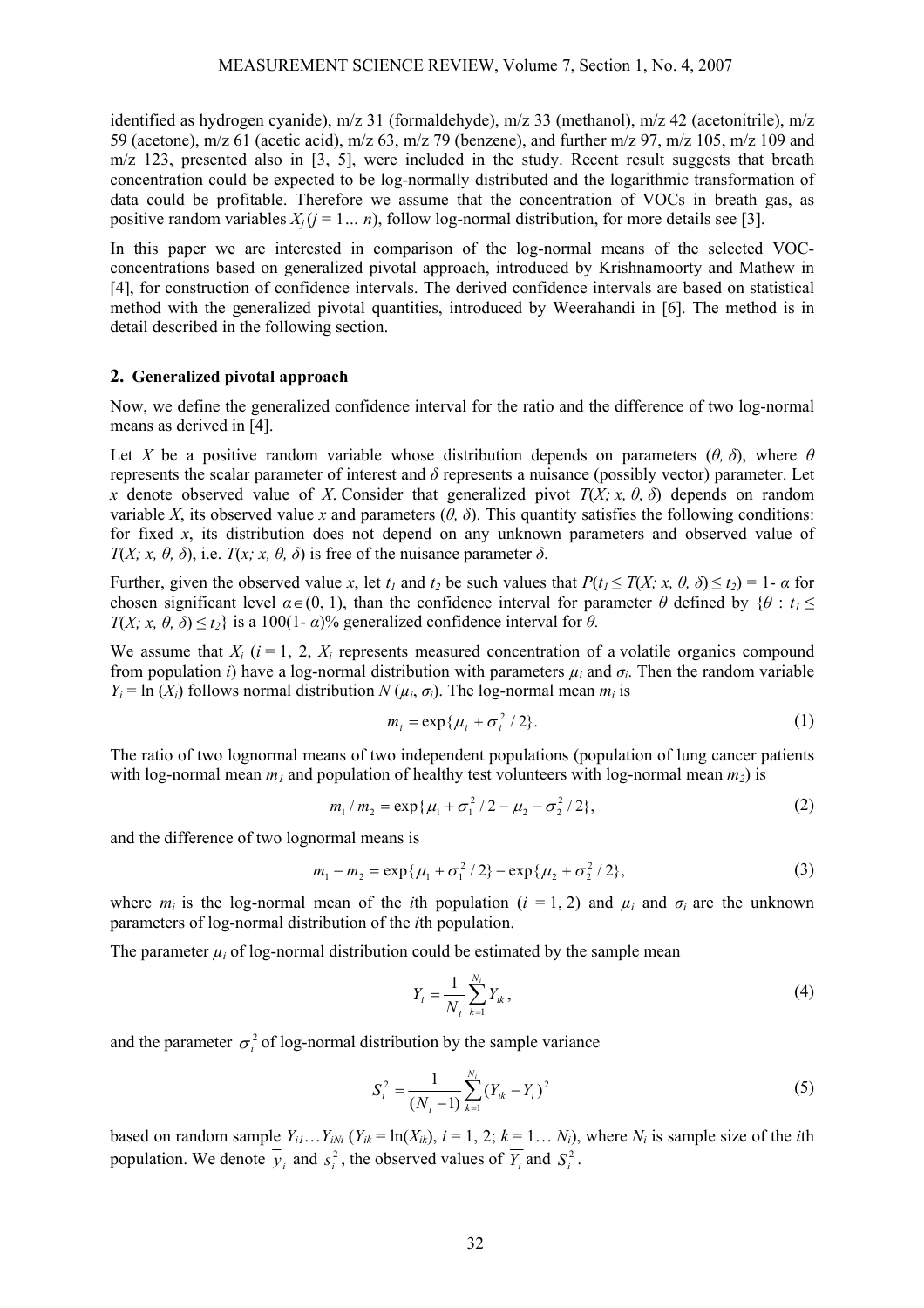The generalized pivotal quantity for parameter  $\theta_i = \ln(m_i)$  (logarithm of log-normal mean) is

$$
T_i = \overline{y}_i - \frac{\overline{Y}_i - (\theta_i - \sigma_i/2)}{S_i/\sqrt{N_i}} \frac{s_i}{\sqrt{N_i}} + \frac{1}{2} \frac{\sigma_i^2}{S_i^2} s_i^2.
$$
 (6)

This quantity is a function of the random variables  $\overline{Y}_i$  and  $S_i^2$ , their observed values  $y_i$  and  $s_i^2$  and it further depends on the unknown parameters  $\mu_i$  and  $\sigma_i^2$  (in fact the only parameter of interest is  $\theta_i$  =  $ln(m_i) = (\mu_i + \sigma_i^2/2)$  and  $\sigma_i^2$  is considered to be a nuisance parameter). After substitution of  $\overline{y}_i$  and  $s_i^2$  for the random variable  $\overline{Y}_i$  and  $S_i^2$  we get the observed value  $T_i = \mu_i + \sigma_i^2 / 2 = \theta_i$  which is free of the nuisance parameter. Note that  $T_i$  can be rewritten as follows

$$
T_i = \overline{y}_i - \frac{Z_i}{Q_i / \sqrt{N_i - 1}} \frac{s_i}{\sqrt{N_i}} + \frac{1}{2} \frac{s_i^2}{Q_i / \sqrt{N_i - 1}},
$$
\n(7)

where  $i = 1, 2, Z_i = \sqrt{N_i} (\overline{Y_i} - \mu_i) / \sigma_i \sim N(0, 1)$  and  $Q_i^2 = (N_i - 1) S_i^2 / \sigma_i \sim \chi^2_{N_i - 1}$ .  $Z_i$  and  $Q_i$  are independent and are generated as random values of given distributions. From that it is clear that the distribution of *T<sub>i</sub>* does not depend on the unknown parameters (it directly depends on the realized values  $\overline{y}_i$  and  $s_i^2$  and the sample size  $N_i$ , only).

We get 100(1- $\alpha$ ) % confidence interval for  $\ln(m_i)$  as  $\alpha/2$  and (1 -  $\alpha/2$ ) quantiles (*l* – lower bound, *u* – upper bound) obtained from *k* generated values of *Ti*. The generalized confidence interval (GCI) for log-normal mean is

$$
[\exp\{T_{i(l)}\}, \exp\{T_{i(u)}\}].
$$
\n
$$
(8)
$$

Generalized pivotal quantity for logarithm of the ratio of two log-normal means  $\ln(m_1 / m_2)$  is

$$
T_R = T_1 - T_2,\tag{9}
$$

where the quantities  $T_1$  and  $T_2$  from Eq. 6 are for the same VOC. Generalized pivotal quantity for the difference of log-normal means  $(m_1 - m_2)$  is

$$
T_D = \exp\{T_1\} - \exp\{T_2\}.
$$
 (10)

For each volatile organic compound ( $n = 12$ ), a GCI is constructed by generating *k* random values  $T_i$ from Eq. 7 for the *i*th population  $(i = 1, 2)$ ; population of lung carcinoma patients and population of healthy test volunteers). Then we sort  $T_R$  ( $T_D$ ) from Eq. 9 (from Eq. 10) in increasing order and find  $\alpha$  / 2 and (1 -  $\alpha$  / 2) quantiles (*l* – lower bound, *u* – upper bound). Then the confidence bounds for the ratio of two log-normal means are

$$
[\exp\{T_{Ri(l)}\}, \exp\{T_{Ri(u)}\}]
$$
\n(11)

and for the difference of two log-normal means the GCI is

$$
[T_{Di(l)}, T_{Di(u)}]. \t(12)
$$

#### **3. Statistical properties of the generalized confidence intervals - a simulation study**

It is known that generalized confidence intervals do not always have exact frequentist coverage. In order to check statistical properties we conducted a large simulation study. Results from this study are in tables 6, 7, 8, 9 and 10 in [3]. We simulated the 95 % GCIs for log-normal mean *m* with the values of true parameters  $\mu = [-5, -2, 0, 2, 5]$  and  $\sigma^2 = [0.1, 0.5, 1, 2, 5, 20]$  with sample size  $N = [4, 8, 12, 12]$ 30, 300]. Parameters represent typical situations observed during concentration measurements of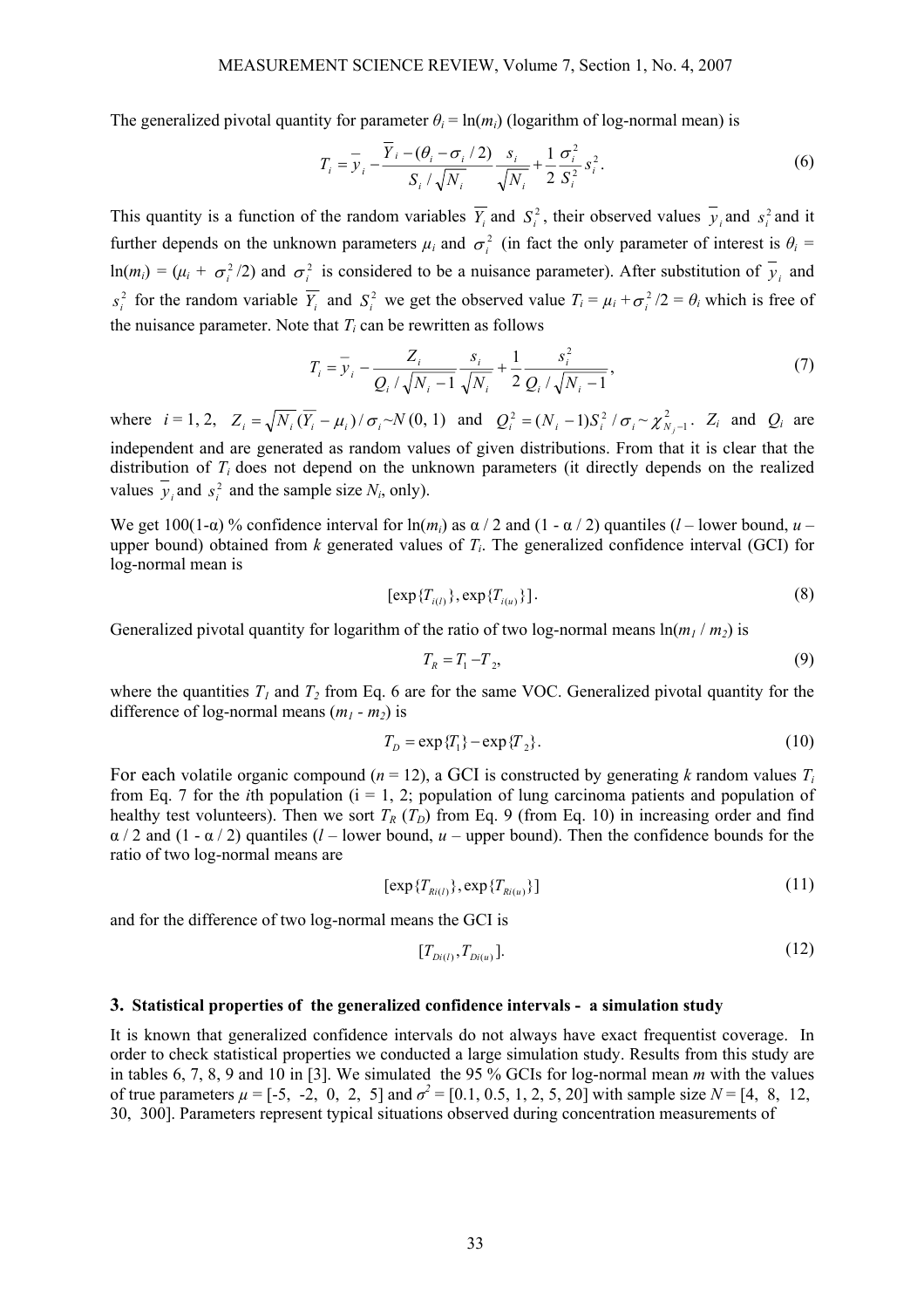

Fig. 1. Empirical coverage probability of generalized confidence intervals for lognormal mean  $(-\sigma^2=0.1, \circ$  $\sigma^2 = 0.5$ , Δ -  $\sigma^2 = 1$ , **V** -  $\sigma^2 = 2$ , \*-  $\sigma^2 = 5$ ,  $\Diamond$  -  $\sigma^2 = 20$ ).



Fig. 2. Coverage probability of generalized confidence intervals for the ratio  $(0)$  and the difference () of two lognormal means.

and Angus's bootstrap method). These simulation studies also compare generalized pivotal approach to construction of confidence intervals for the ratio and the difference of two log-normal means with 2 other approaches (maximum likelihood method, bootstrap method). GCIs are the best with respect to the empirical coverage probability (which is close to the stated confidence level  $1 - \alpha$ ) and also with respect to the expected length of the considered confidence intervals (GCIs tend to be the shortest). The procedure (GCI) is applicable and satisfactory also for small sample sizes. Moreover, it is easy to compute and implement.

the VOCs from the database. For each combination of them we generated 10 000 random samples  $(Y_1...Y_N)$  from normal distribution  $N(\mu, \sigma^2)$  together with realizations of  $Z \sim N(0, 1)$  and  $Q^2$  $\chi^2_{N-1}$  which were used for evaluation of the generalized pivotal quantity *T* given by Eq. 7. Finally, the empirical quantiles  $T_l$  and  $T_u$  were used for evaluation of the 95% GCIs from Eq. 8 for the log-normal mean *m*. Results are

From the plotted results we see that the empirical coverage probability of the 95% GCIs for the true value of the lognormal mean *m* converges asymptotically (for large *N*) to the stated confidence level  $(1 - \alpha) = 0.95$ . Moreover, the empirical coverage probabilities are satisfactory also for small sample sizes.

showed in Fig. 1.

Figure 2 shows the empirical coverage probabilities of the 95% GCIs for the ratio  $(m_1 / m_2)$  and the difference  $(m_1 (m<sub>2</sub>)$  of two log-normal means  $m<sub>1</sub>$  and *m<sub>2</sub>*, obtained for parameters representing the selected VOC concentrations from our dataset. Similarly as before, for each selected VOC we generated 10 000 realizations of the GCIs from Eq. 11 and 12, respectively. From these results we see, that the empirical coverage probabilities of the 95% GCIs for the true values of  $(m_1 / m_2)$  and  $(m_1 - m_2)$ are close to the stated 95% confidence level.

Studies in [3] compare generalized pivotal approach to construction of confidence interval for logarithm of log-normal mean with 4 other approaches (naive method, Cox's method, Angus's conservative method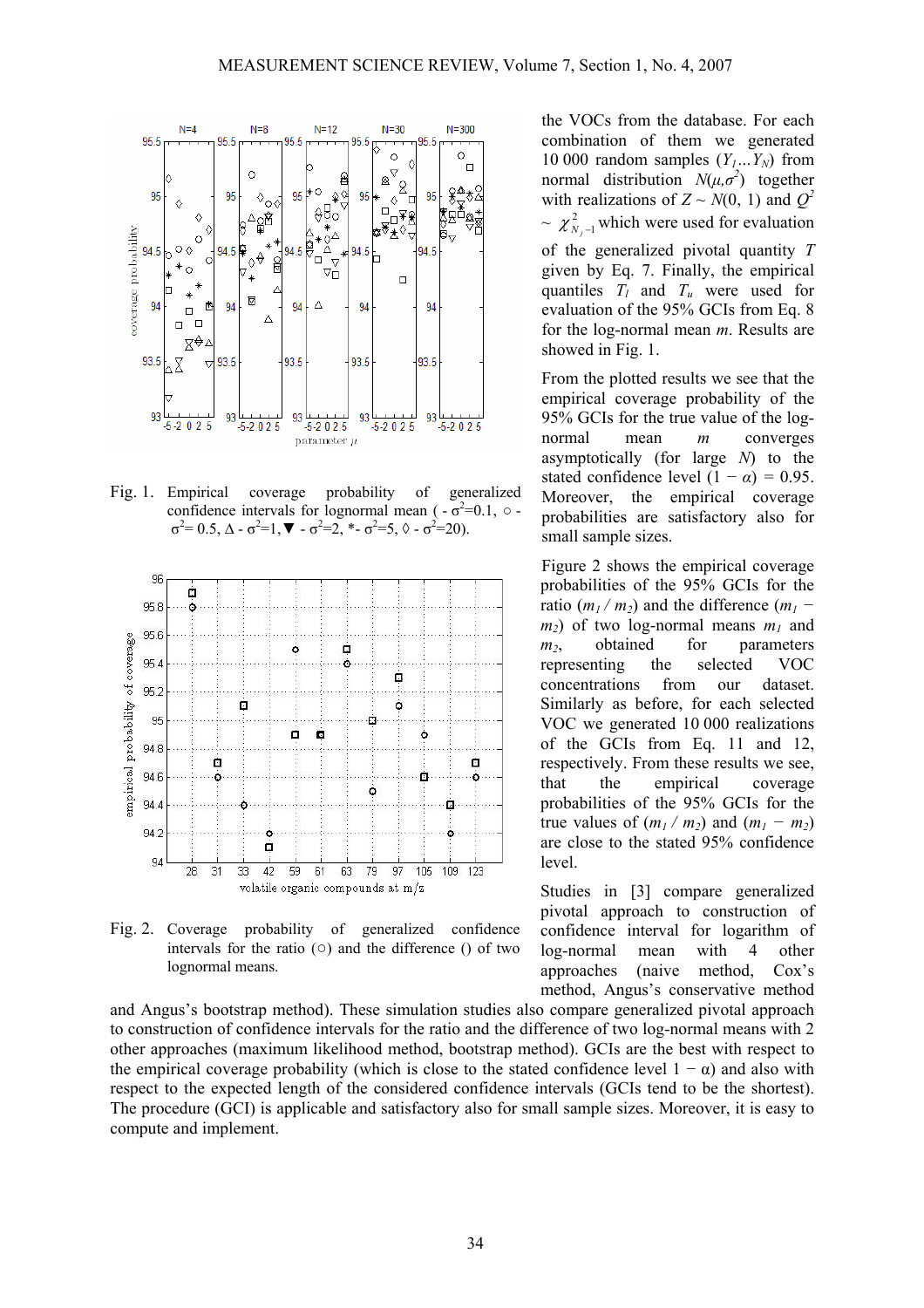### **4. Results from breath analysis**

Primarily, we are interested in compounds which have significant differences between population of patients with lung cancer and healthy volunteers. For that we have made the following statistical analysis.

We have compared the log-means of the selected VOC-concentrations (i.e. the means of the associated log-normal distributions) by generalized pivotal approach described in section 2. We have estimated the 95% generalized confidence intervals for the ratio and the difference of two log-normal means of exhaled-breath concentrations in patients vs. healthy volunteers.

In Figure 3 and Table 1 there are 95% GCIs for the ratio (GCI<sub>R</sub>) and the difference (GCI<sub>D</sub>) of lognormal means for each VOC, constructed by generalized pivotal approach. If the  $GCI<sub>R</sub>$  contains value 1 we can say that two populations are similar and there are not significant differences. The same is valid if the  $GCI<sub>D</sub>$  contains 0.



Fig. 3. Generalized confidence intervals for the ratio (left panel) and the difference (right panel) of two lognormal means of population of lung carcinoma patients (*m1*) and of population of healthy test volunteers  $(m_2)$  for 12 volatile organic compounds.

Table 1. Generalized confidence intervals of the ratio  $(GCl<sub>R</sub>)$  and the difference  $(GCl<sub>D</sub>)$  of two log-normal means of population of lung carcinoma patients  $(m_l)$  and of population of healthy test volunteers  $(m<sub>2</sub>)$  for 12 volatile organic compounds.

| <b>VOC</b><br>s at<br>m/z | 28   | 31      | 33      | 42      | 59      | 61      | 63      | 79   | 97      | 105  | 107  | 123     |
|---------------------------|------|---------|---------|---------|---------|---------|---------|------|---------|------|------|---------|
| $\mathrm{GCl}_\mathbb{R}$ | 1.26 | 0.85    | 0.96    | 0.92    | 0.88    | 0.90    | 0.83    | 1.04 | 0.98    | 1.14 | 1.12 | 0.89    |
|                           | 1.56 | 1.11    | 1.26    | 1.78    | 1.25    | 1.11    | 1.02    | 1.44 | 1.38    | 1.50 | 1.66 | 1.20    |
| $\rm GCL_D$               | 0.32 | $-0.86$ | $-8.44$ | $-1.19$ | $-76.8$ | $-9.60$ | $-1.46$ | 0.06 | $-0.06$ | 0.06 | 0.30 | $-0.12$ |
|                           | 0.66 | 0.57    | 59.38   | 10.87   | 156.3   | 9.62    | 0.17    | 0.65 | 1.35    | 0.20 | 1.50 | 0.20    |